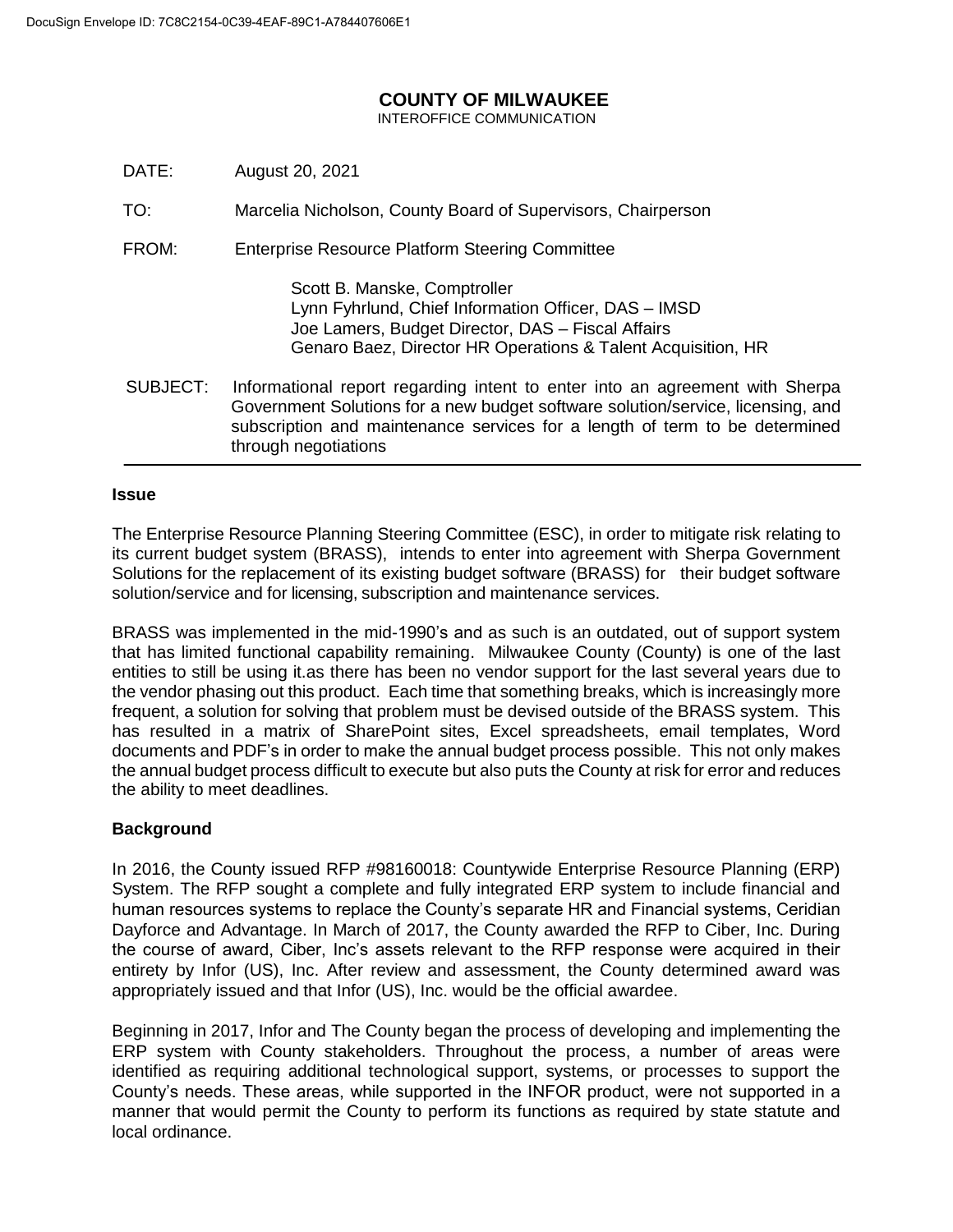In December of 2020, INFOR informed the County that it would be unable to move forward with the budget system. Change request 38 was signed between The County and Infor to move budget system out of scope.

As previously mentioned, BRASS is an aged software product from the mid-1990s that is no longer supported by the product's vendor. BRASS requires substantial keystroke entries of data by the PSB and lacks the necessary automation and integrated functionality of a modern budgeting software. BRASS is a rigid system that has limited functionality and requires substantial calculations be performed outside the system, which could produce errors. The user-interface is not intuitive and the reporting system is poor. The system is out of support and cannot be fixed, causing the Office of Performance, Strategy and Budget to build many manual add-ons to make the annual budget process possible. The current patching together of things to make the annual budget process possible does not necessarily represent a streamlined or easy process for the PSB or departmental users.

While it may be possible to continue to use BRASS and the adjunct manual processes in SharePoint, Excel and Outlook for the 2023 budget season that will begin in early 2022, the system is quite literally running on its last leg and needs to be replaced.

## **Budgetary Impact**

This informational report addresses the funding issues for the budget system replacement.

### *WO602 – Enterprise Platform Modernization Phase 2*

Capital project WO602 included funding for the INFOR budget module and implementation. As noted previously, the Infor budget module is not a functional option. Therefore, funding intended for the Infor budget module and implementation will be used to cover the budget module and implementation from a new vendor with an estimated range of costs between \$993,400 to \$1,489,500. Currently, there is sufficient funding in this project to cover these costs.

Scope items separate from the budget module include additional support for enhancing usability, supportability, process efficiency, software fixes, and additional functionality. It is estimated that a number of these scope items will be delayed in order to fully fund the budget module and implementation noted above (*see additional detail in capital project WO647 below*).

## *WO647 – Enterprise Platform Modernization Phase 3*

Capital project WO647 has been requested by IMSD as part of the 2022 capital budget request process (\$2.0 million). This request originally included funding for budget software replacement and implementation as well as other non-budget software ERP components such as automation, interfaces, and data workflows.

Due to the critical need to replace the existing budget module and begin implementation as early as possible in  $4<sup>th</sup>$  Quarter 2021, the budget module received priority funding in capital project WO602. As a result, the scope of work for capital project WO647 will likely be updated from the 2022 request (assuming it is included in the CEX Recommended Capital Budget) to remove the budget software replacement activities and include interfaces, automation, and workflow components that were estimated to be delayed in capital project WO602.